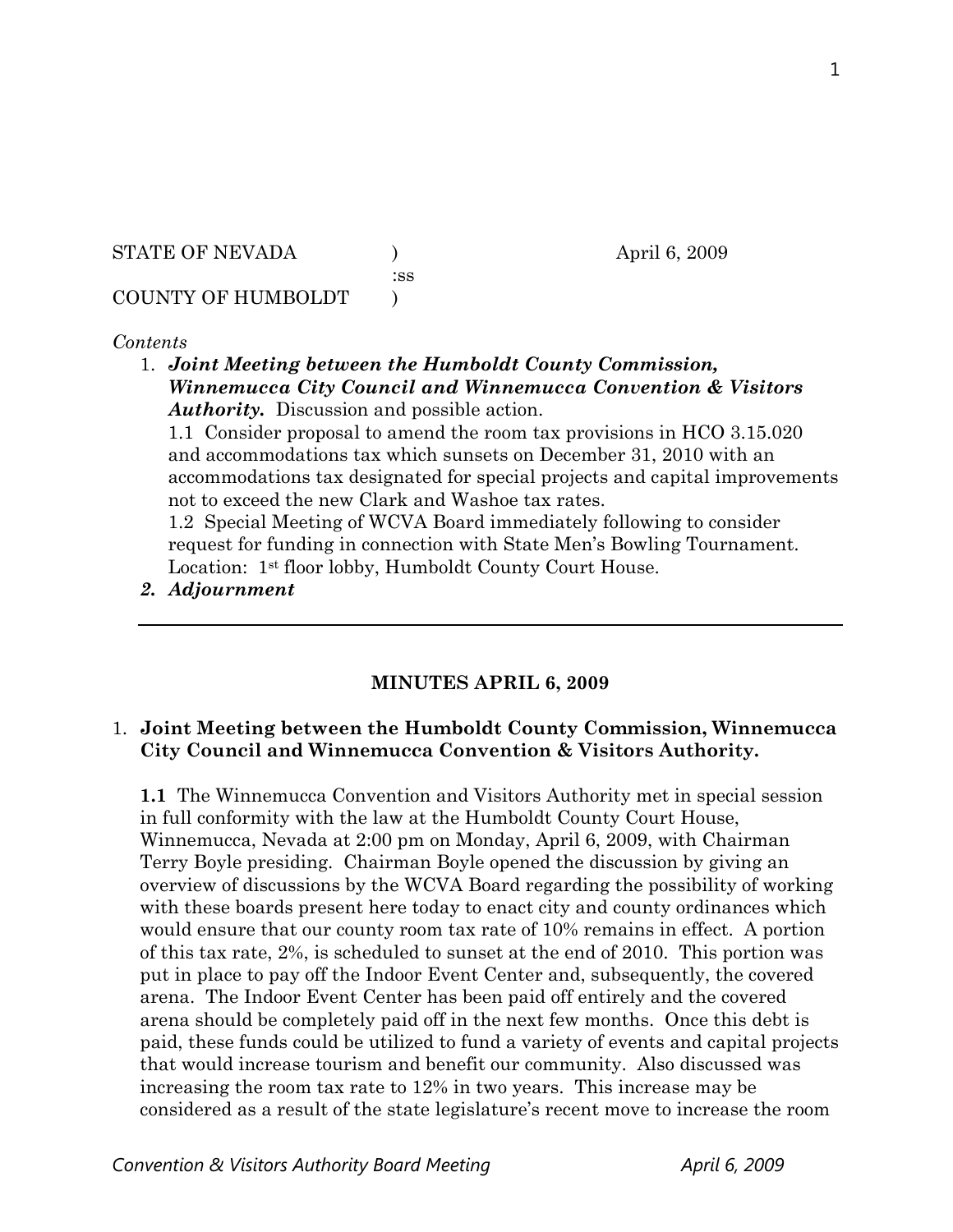tax rate to 13% in Clark and Washoe counties. Any difference between this rate and the current rate in these two counties will go to the state general fund. Commissioner Fransway would like to see the 2% portion earmarked for operation and maintenance of the Winnemucca Events Complex (fairgrounds). Mayor Putnam asked if WCVA had a specific list of projects designated for funding. WCVA Chairman Boyle stated there were many items that have been discussed and that he did not believe that these funds should be specifically designated for any one use. While the WCVA would probably be willing to work out some sort of cost-sharing for the fairgrounds expenses, to lock those funds in to that one area could really limit future opportunities that may arise. After discussion by all boards, it was acknowledged that no specific action can be taken today. Councilwoman and WCVA Board Member Herzog pointed out that the WCVA has a good reputation for spending its funds wisely for the good of the community. Also, everyone present agreed that they would like these funds to remain "local". There is a process for changing these ordinances which includes a public hearing. County Administrator Deist suggested that the DA and City attorneys work together to draft an ordinance before the public hearing. This ordinance should also repeal the sunsetting tax increase. Then these boards can proceed with setting a date for a public hearing. At some point in this process there would need to be a meeting representatives of each board to work out exactly how the 2% portion of room tax funds are going to be appropriated. Commissioner Dan Cassinelli made a motion authorizing Administrator Deist to work with the attorneys from WCVA and the City to write an ordinance which keeps the room tax rate at 10% until January 1, 2011 when it will increase to 12% and eliminates the sunset clause. Motion carried unanimously. Councilwoman Herzog made a motion authorizing Mr. Maher to work with Administrator Deist and WCVA attorney Bill Macdonald to write an ordinance which keeps the room tax rate at 10% until January 1, 2011 when it will increase to 12% and repeal the sunsettibg tax increase. Motion carried unanimously.

**1.2 Special Meeting of WCVA Board immediately following to consider request for funding in connection with State Men's Bowling Tournament. Location: 1st Floor lobby, Humboldt County Court House.**  Chad Peters requested this meeting to ask for support in bringing this tournament to Winnemucca next year. It would run 6-8 weekends in March and April. It has been held here in the past and been very successful. In fact, Winnemucca's tournament attendance was the 2<sup>nd</sup> highest in the past 20 years. Chad will be attending a meeting in the next week and would like to bid for next year's tournament and was hoping WCVA would help out by adding prize money. *Don Stoker made a motion to authorize a grant up to \$6,000 for added prize money for the 2010 Nevada State Men's Bowling Tournament. Motion carried unanimously, 4-0.*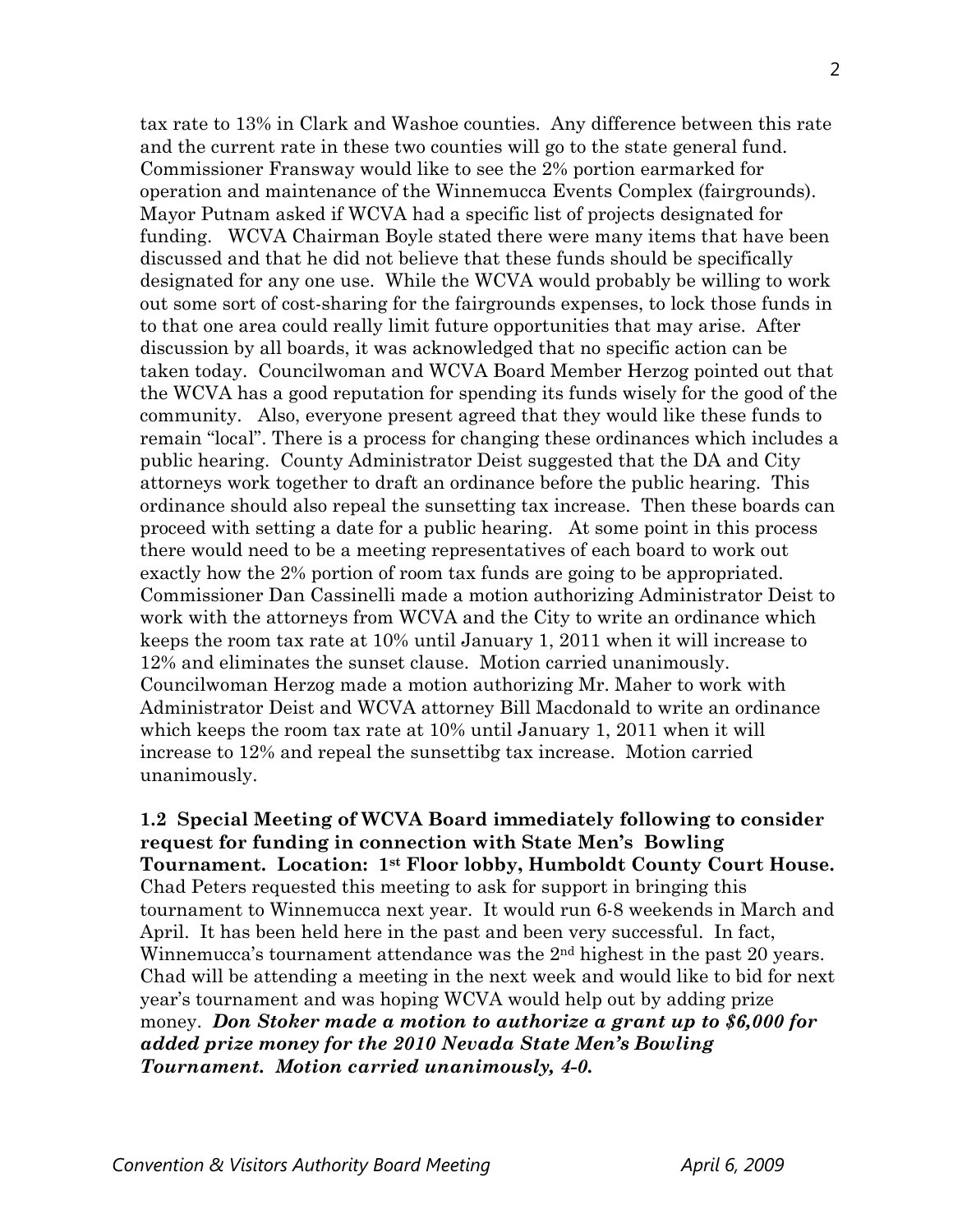2. **Adjourn.** *Don Stoker made a motion to adjourn this special meeting. Motion carried unanimously, 4-0.* The meeting was adjourned at 3:05 pm to the next regular meeting, or to the earlier call of the Chairman or to the call of any three (3) of the Board on three (3) days notice.

Respectfully submitted,

Shelly Noble

As written\_\_\_\_\_\_\_\_\_\_\_\_\_\_\_

As corrected \_\_\_\_\_\_\_\_\_\_\_\_\_

Winnemucca Convention & Visitors Authority Board

\_\_\_\_\_\_\_\_\_\_\_\_\_\_\_\_\_\_\_\_\_\_\_\_\_\_\_\_\_\_\_\_ \_\_\_\_\_\_\_\_\_\_\_\_\_\_\_\_\_\_\_\_\_\_\_\_\_\_\_\_\_\_\_\_ TERRY BOYLE PATTY HERZOG

Chairman and Hotel Representative Vice Chairman and City Representative

\_\_\_\_\_\_\_\_\_ \_\_\_\_\_\_\_\_\_\_\_\_\_\_\_ \_\_\_\_\_\_\_\_ \_\_\_\_\_\_\_\_\_\_\_\_\_\_\_\_\_ DON STOKER RODD WILLIAM STOWELL Treasurer and Motel Representative Business Representative